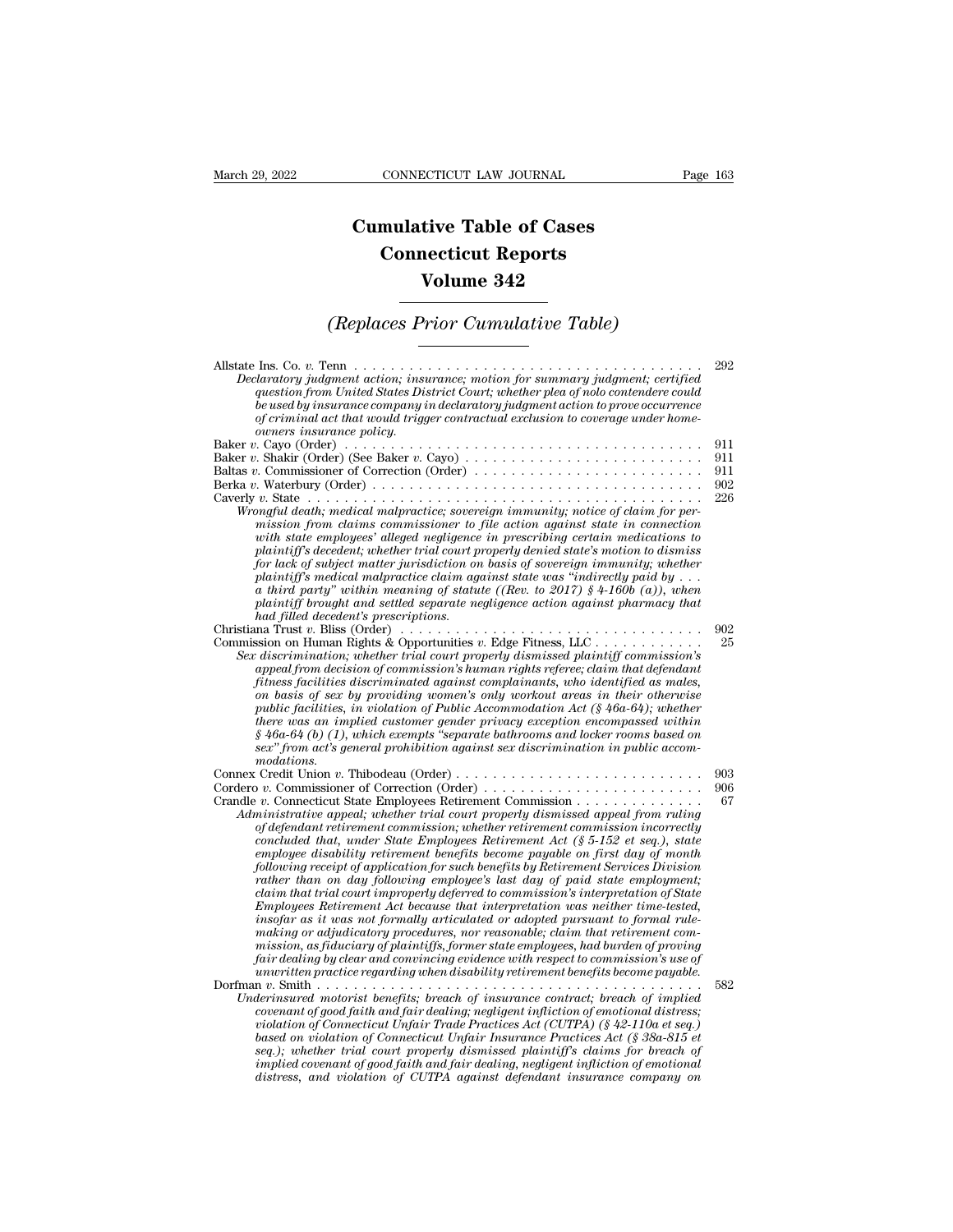*ground that litigation privilege barred those claims and deprived court of subject*<br>*ground that litigation privilege barred those claims and deprived court of subject*<br>*matter jurisdiction; whether plaintiff's claim that mather in the commeterity commeterity in the claims and deprived court of subject ground that litigation privilege barred those claims and deprived court of subject* matter jurisdiction; whether plaintiff's claim that d **abuse of the conduct of subject of the interactive of subject**<br>*abuse of judicial privilege barred those claims and deprived court of subject*<br>*matter jurisdiction; whether plaintiff's claim that defendant's allegedly sys underinsured motorist compoont CONNECTICUT LAW JOURNAL march 29, 2022*<br>*ground that litigation privilege barred those claims and deprived court of subject*<br>matter jurisdiction; whether plaintiff's claim that defendant's *ground that litigation privilege barred those claims and deprived court of subject*<br>matter jurisdiction; whether plaintiff's claim that defendant's allegedly systemic<br>abuse of judicial process challenged defendant's condu *ground that litigation privilege barred those claims and deprived court of sumatter jurisdiction; whether plaintiff's claim that defendant's allegedly system about the process challenged defendant's conduct in defending a* pround that litigation privilege barred those claims and deprived court of subject<br>matter jurisdiction; whether plaintiff's claim that defendant's allegedly systemic<br>abuse of judicial process challenged defendant's conduct *Mortgage lending; automatic suspension and defendant's allegedly systemic abuse of judicial process challenged defendant's conduct in defending against underinsured motorist claim, rather than purpose of judicial proceedi* 

| танет јитѕансноп, итешет ринпнуј ѕ синт тан аејепшт ѕ анедешу ѕуѕиетнс<br>abuse of judicial process challenged defendant's conduct in defending against<br>underinsured motorist claim, rather than purpose of judicial proceedings;<br>whether there existed safeguards other than civil liability to deter or preclude<br>misconduct or to provide relief from defendant's alleged misconduct.                                                                                                                                                                                                                                                                                                                                                                                                                                                                                                                                                                                                                                                                                                                                                                                                                                                                                                                            |     |
|-----------------------------------------------------------------------------------------------------------------------------------------------------------------------------------------------------------------------------------------------------------------------------------------------------------------------------------------------------------------------------------------------------------------------------------------------------------------------------------------------------------------------------------------------------------------------------------------------------------------------------------------------------------------------------------------------------------------------------------------------------------------------------------------------------------------------------------------------------------------------------------------------------------------------------------------------------------------------------------------------------------------------------------------------------------------------------------------------------------------------------------------------------------------------------------------------------------------------------------------------------------------------------------------------------------------------------|-----|
|                                                                                                                                                                                                                                                                                                                                                                                                                                                                                                                                                                                                                                                                                                                                                                                                                                                                                                                                                                                                                                                                                                                                                                                                                                                                                                                             | 273 |
| Mortgage lending; automatic suspension and revocation of plaintiff's license to<br>serve as mortgage lender in Connecticut; whether statute $(\S 36a-492)$ directing<br>Commissioner of Banking to suspend license of mortgage lender when its surety<br>bond is cancelled, unless lender has surrendered it license, and relevant statutory<br>scheme, provided commissioner with legal authority to suspend and revoke plain-<br>tiff's mortgage lender license; whether commissioner should not be permitted to<br>decline to take action on mortgage lender's request to surrender its license; whether<br>trial court correctly concluded that Department of Banking was not estopped<br>from suspending and revoking plaintiff's mortgage lender license on basis of<br>representations that department made in letter to plaintiff.                                                                                                                                                                                                                                                                                                                                                                                                                                                                                  |     |
|                                                                                                                                                                                                                                                                                                                                                                                                                                                                                                                                                                                                                                                                                                                                                                                                                                                                                                                                                                                                                                                                                                                                                                                                                                                                                                                             | 902 |
| Administrative appeal; zoning; whether board of representatives lacked authority,<br>$under city \, character, \,to \, determine \, validity \, of \, protest \,petition \, opposing \,amendment$<br>to zoning regulations by city zoning board; whether protest petition was valid;<br>whether protest petition contained requisite number of signatures under city<br>charter; whether board of representatives had authority to consider merits of<br>zoning board's decision to amend zoning regulations.                                                                                                                                                                                                                                                                                                                                                                                                                                                                                                                                                                                                                                                                                                                                                                                                               | 423 |
| HSBC Bank USA, N.A. v. Cardinal (Order). $\dots \dots \dots \dots \dots \dots \dots \dots \dots \dots \dots \dots$                                                                                                                                                                                                                                                                                                                                                                                                                                                                                                                                                                                                                                                                                                                                                                                                                                                                                                                                                                                                                                                                                                                                                                                                          | 908 |
|                                                                                                                                                                                                                                                                                                                                                                                                                                                                                                                                                                                                                                                                                                                                                                                                                                                                                                                                                                                                                                                                                                                                                                                                                                                                                                                             | 911 |
|                                                                                                                                                                                                                                                                                                                                                                                                                                                                                                                                                                                                                                                                                                                                                                                                                                                                                                                                                                                                                                                                                                                                                                                                                                                                                                                             | 907 |
| Reapportionment; submission of report and plan by court-appointed special master<br>for redistricting of state's congressional districts; order adopting report and plan.                                                                                                                                                                                                                                                                                                                                                                                                                                                                                                                                                                                                                                                                                                                                                                                                                                                                                                                                                                                                                                                                                                                                                   | 271 |
|                                                                                                                                                                                                                                                                                                                                                                                                                                                                                                                                                                                                                                                                                                                                                                                                                                                                                                                                                                                                                                                                                                                                                                                                                                                                                                                             | 333 |
| Motion to intervene in juvenile case filed by biological mother of minor child after<br>her parental rights with respect to child were terminated in effort to seek postter-<br>mination visitation order; dismissal of motion to intervene on grounds of res<br>judicata; whether biological mother had party status necessary to support this<br>court's jurisdiction over appeal from dismissal of motion to intervene; whether<br>mother had colorable claim to intervention as of right in child's juvenile case;<br>appeal dismissed for lack of subject matter jurisdiction.                                                                                                                                                                                                                                                                                                                                                                                                                                                                                                                                                                                                                                                                                                                                         |     |
|                                                                                                                                                                                                                                                                                                                                                                                                                                                                                                                                                                                                                                                                                                                                                                                                                                                                                                                                                                                                                                                                                                                                                                                                                                                                                                                             | 909 |
| Dissolution of marriage; pendente lite orders of alimony, attorney's fees, and expert<br>fees; claim that trial court incorrectly determined that it did not need to consider<br>enforceability of parties' postnuptial agreement prior to awarding plaintiff pen-<br>dente lite alimony and litigation expenses; whether trial court properly relied<br>on Fitzgerald v. Fitzgerald (169 Conn. 147) and acted within its discretion in<br>deferring its decision on enforceability of parties' postnuptial agreement until<br>end of trial.                                                                                                                                                                                                                                                                                                                                                                                                                                                                                                                                                                                                                                                                                                                                                                                | 45  |
|                                                                                                                                                                                                                                                                                                                                                                                                                                                                                                                                                                                                                                                                                                                                                                                                                                                                                                                                                                                                                                                                                                                                                                                                                                                                                                                             | 103 |
| Negligence; statute of limitations ((Rev. to 2015) § 52-584); motion for summary<br>judgment; claim that plaintiff's action was barred by two year limitation period<br>set forth in § 52-584; certification from Appellate Court; whether Appellate Court<br>correctly construed term "injury" in $\S 52$ -584 to mean actionable harm, consistent<br>with this court's decision in Lagassey v. State (268 Conn. 723); whether Appellate<br>Court correctly concluded that, viewing facts in light most favorable to plaintiff,<br>there was genuine issue of material fact regarding whether plaintiff commenced<br>her action within two years from date of her "injury," as that term is understood<br>in context of $\S 52-584$ ; claim that Appellate Court improperly applied failure to<br>diagnose or latent injury cases to facts of this case; claim that facts of present<br>case were similar to those in Burns v. Hartford Hospital $(192 \; Conn. 451)$ , in<br>which court determined that limitation period set forth in $\S 52{\text -}584$ started run-<br>ning when plaintiff sustained injuries; claim that this court in Lagassey improp-<br>erly neglected to apply statutory $(S1-2z)$ plain meaning rule and to interpret<br>term "injury" in $\S 52-584$ to mean hurt, damage, or loss sustained. |     |
|                                                                                                                                                                                                                                                                                                                                                                                                                                                                                                                                                                                                                                                                                                                                                                                                                                                                                                                                                                                                                                                                                                                                                                                                                                                                                                                             |     |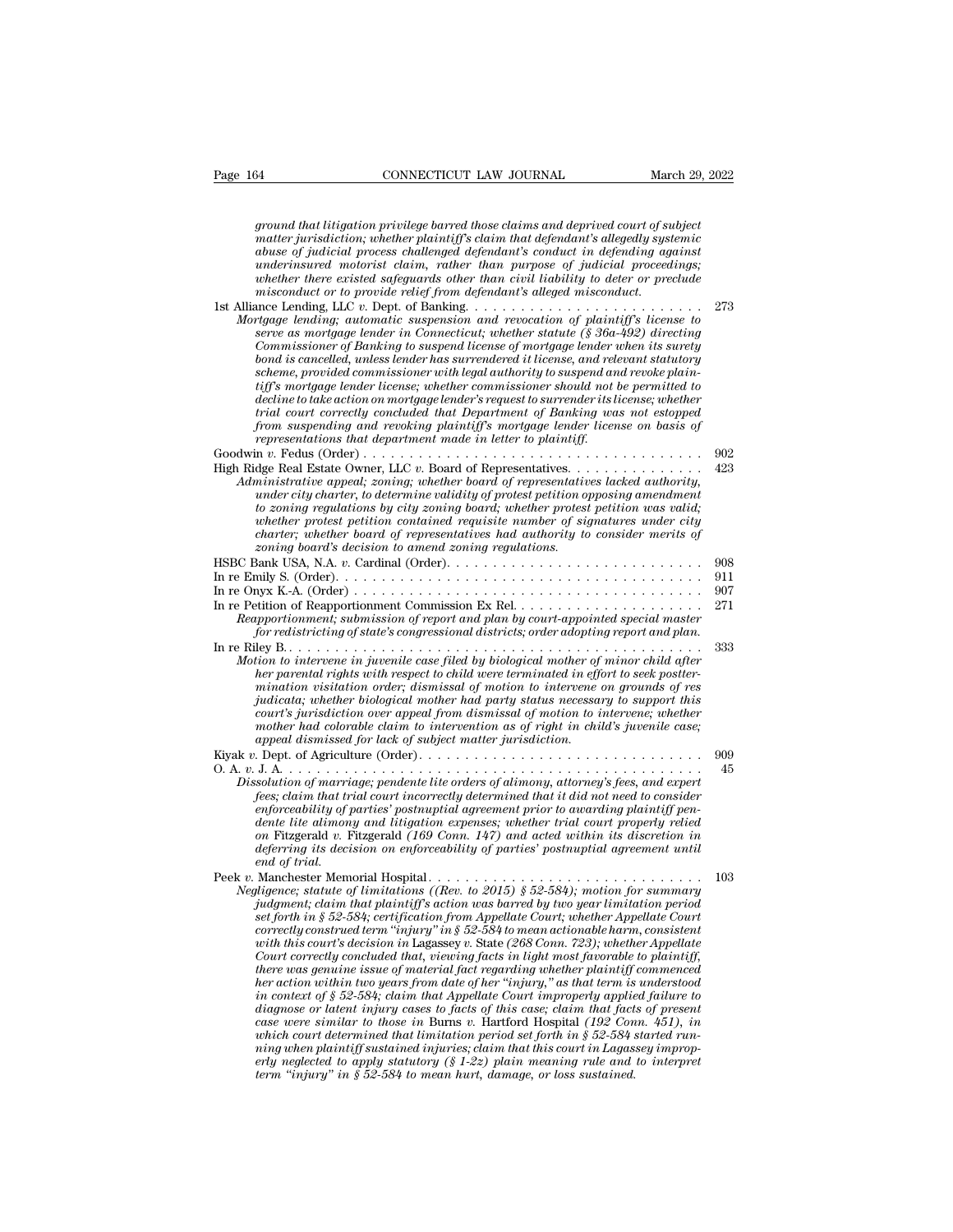| March 29, 2022<br>CONNECTICUT LAW JOURNAL<br>Page 165                                                                                                                                                                                                                                                                                                                                                                                                                                                                                                                                                                                                                                                                                                                                                                                                                                                                                                                                                                                                                                                                                                                                                                                                                                                                                                                                                                                                                                                                                  |            |
|----------------------------------------------------------------------------------------------------------------------------------------------------------------------------------------------------------------------------------------------------------------------------------------------------------------------------------------------------------------------------------------------------------------------------------------------------------------------------------------------------------------------------------------------------------------------------------------------------------------------------------------------------------------------------------------------------------------------------------------------------------------------------------------------------------------------------------------------------------------------------------------------------------------------------------------------------------------------------------------------------------------------------------------------------------------------------------------------------------------------------------------------------------------------------------------------------------------------------------------------------------------------------------------------------------------------------------------------------------------------------------------------------------------------------------------------------------------------------------------------------------------------------------------|------------|
|                                                                                                                                                                                                                                                                                                                                                                                                                                                                                                                                                                                                                                                                                                                                                                                                                                                                                                                                                                                                                                                                                                                                                                                                                                                                                                                                                                                                                                                                                                                                        |            |
| Dissolution of marriage; appeal from judgment of dissolution; unpreserved claim<br>that trial court improperly prejudged plaintiff's credibility and displayed judicial<br>bias during dissolution proceedings; whether plain error doctrine required rever-<br>sal of trial court's judgment; whether certain of court's comments directed to<br>plaintiff during dissolution proceedings constituted obvious error resulting in<br>manifest injustice.                                                                                                                                                                                                                                                                                                                                                                                                                                                                                                                                                                                                                                                                                                                                                                                                                                                                                                                                                                                                                                                                               | 910<br>354 |
|                                                                                                                                                                                                                                                                                                                                                                                                                                                                                                                                                                                                                                                                                                                                                                                                                                                                                                                                                                                                                                                                                                                                                                                                                                                                                                                                                                                                                                                                                                                                        | 908        |
| Smulley v. Safeco Ins. Co. of Illinois (Order) $\dots \dots \dots \dots \dots \dots \dots \dots \dots$                                                                                                                                                                                                                                                                                                                                                                                                                                                                                                                                                                                                                                                                                                                                                                                                                                                                                                                                                                                                                                                                                                                                                                                                                                                                                                                                                                                                                                 | 907        |
|                                                                                                                                                                                                                                                                                                                                                                                                                                                                                                                                                                                                                                                                                                                                                                                                                                                                                                                                                                                                                                                                                                                                                                                                                                                                                                                                                                                                                                                                                                                                        | 903        |
|                                                                                                                                                                                                                                                                                                                                                                                                                                                                                                                                                                                                                                                                                                                                                                                                                                                                                                                                                                                                                                                                                                                                                                                                                                                                                                                                                                                                                                                                                                                                        | 905        |
|                                                                                                                                                                                                                                                                                                                                                                                                                                                                                                                                                                                                                                                                                                                                                                                                                                                                                                                                                                                                                                                                                                                                                                                                                                                                                                                                                                                                                                                                                                                                        | 901<br>1   |
| Motion to correct illegal sentence; kidnapping first degree; sexual assault first degree;<br>robbery first degree; burglary first degree; attempt to commit sexual assault first<br>degree; whether trial court abused its discretion in denying defendant's motion<br>to correct illegal sentence; claim that sentencing court substantially relied on<br>materially false information in sentencing defendant, in violation of his right<br>to due process; claim that sentencing court's reliance on superpredator theory,<br>concerning rise of teenage male predatory street criminals who would terrorize<br>society, and sentencing court's characterization of defendant as charter member<br>of that group of superpredators, warranted resentencing.                                                                                                                                                                                                                                                                                                                                                                                                                                                                                                                                                                                                                                                                                                                                                                         |            |
|                                                                                                                                                                                                                                                                                                                                                                                                                                                                                                                                                                                                                                                                                                                                                                                                                                                                                                                                                                                                                                                                                                                                                                                                                                                                                                                                                                                                                                                                                                                                        | 169        |
| Murder; criminal possession of pistol or revolver; claim that trial court abused its<br>discretion in admitting testimony of four lay witnesses identifying defendant<br>as one of persons depicted in surveillance video of interior and exterior of night-<br>club where shooting took place insofar as their testimony improperly embraced<br>ultimate issue to be decided by jury, in violation of Connecticut Code of Evidence<br>$(\S$ 7-3 (a)); claim that trial court improperly admitted expert testimony of foren-<br>sic examiner regarding enhanced video that he compiled from raw surveillance<br>footage of nightclub where shooting took place, insofar as examiner's testimony<br>invaded province of jury; claim that trial court incorrectly concluded that defense<br>counsel had opened door to certain of forensic examiner's testimony on redirect<br>examination; claim that trial court abused its discretion in denying defendant's<br>request for special credibility instruction as to witness who defendant claimed<br>should have been treated as jailhouse informant; claim that trial court improperly<br>denied defendant's motion to suppress out-of-court and in-court identifications<br>of defendant made by victim's cousin; claim that there was insufficient evidence<br>to support defendant's conviction of criminal possession of pistol or revolver<br>insofar as state failed to prove beyond reasonable doubt that gun used in shooting<br>had barrel length of less than twelve inches. | 909        |
| Intentional manslaughter first degree; reckless manslaughter first degree; miscon-<br>duct with motor vehicle; certification from Appellate Court; claim that jury's<br>guilty verdict was legally inconsistent in that each offense required mutually<br>exclusive mental states; whether Appellate Court, having found that defendant's<br>conviction of reckless manslaughter and misconduct with motor vehicle was<br>legally inconsistent, improperly ordered new trial on those counts and intentional<br>manslaughter conviction, which trial court had vacated pursuant to State v.<br>Polanco (308 Conn. 242), rather than reinstating defendant's vacated intentional<br>manslaughter conviction; whether defendant's conviction of intentional man-<br>slaughter and reckless manslaughter was legally inconsistent; whether defend-<br>ant's conviction of intentional manslaughter and misconduct with motor vehicle<br>was legally inconsistent.                                                                                                                                                                                                                                                                                                                                                                                                                                                                                                                                                                         | 538        |
|                                                                                                                                                                                                                                                                                                                                                                                                                                                                                                                                                                                                                                                                                                                                                                                                                                                                                                                                                                                                                                                                                                                                                                                                                                                                                                                                                                                                                                                                                                                                        | 239        |
| Assault second degree; claim that there was insufficient evidence to support defend-<br>ant's conviction of assault in second degree; whether jury reasonably could have<br>found beyond reasonable doubt that defendant had intended to cause victim to<br>suffer serious physical injury; claim that trial court improperly limited defense<br>counsel's cross-examination of victim regarding her pending civil action against<br>defendant, which arose out of same incident that formed basis for defendant's<br>conviction: claim that trial court improperly precluded admission of complaint                                                                                                                                                                                                                                                                                                                                                                                                                                                                                                                                                                                                                                                                                                                                                                                                                                                                                                                                   |            |

*defendant, which arose out of same incident that formed basis for defendant's conviction; claim that trial court improperly precluded admission of complaint*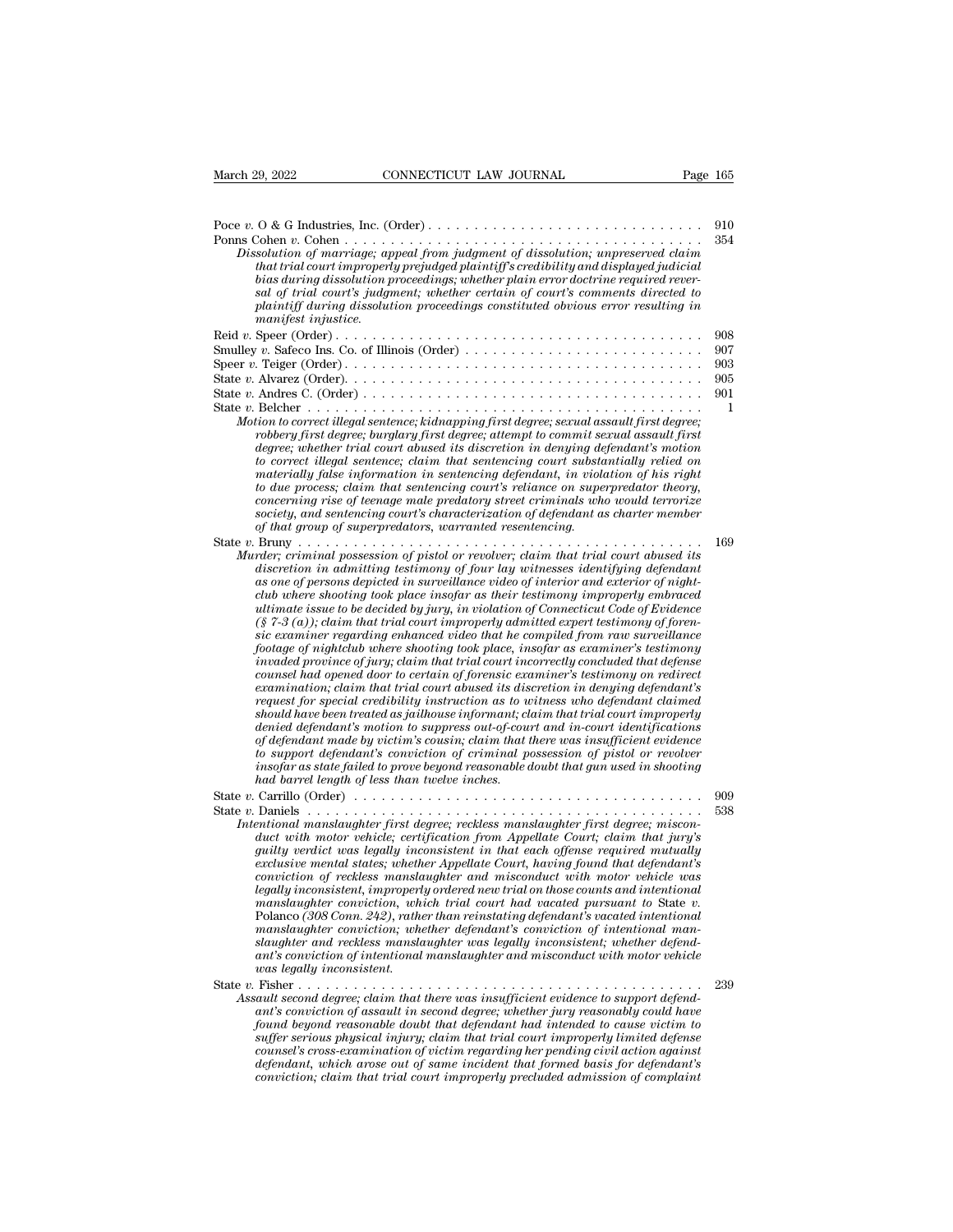*in victim's civil action against defendant; whether claimed error was of constitutional magnitude; claim that trial court improperly allowed certain witness to provide expect testimony regarding symptoms of concussions tional magnitude; connected trial magnitude; claim that trial court improperly allowed certain witness to*<br>*tional magnitude; claim that trial court improperly allowed certain witness to*<br>*provide expert testimony regardi provide experimondual complement testimong in victim's civil action against defendant; whether claimed error was<br>iprovide expert testimony regarding symptoms of concussions.<br>From the expert testimony regarding symptoms of* State *<sup>v</sup>*. Gore . . . . . . . . . . . . . . . . . . . . . . . . . . . . . . . . . . . . . . . . . . . . . <sup>129</sup> *in victim's civil action against defendant; whether claimed error was of constitutional magnitude; claim that trial court improperly allowed certain witness to provide expert testimony regarding symptoms of concussions.*<br> *in victim's civil action against defendant; whether claimed error was of constitutional magnitude; claim that trial court improperly allowed certain witness to provide expert testimony regarding symptoms of concussions.*<br> *in victim's civil action against defendant; whether claimed error was of constitutional magnitude; claim that trial court improperly allowed certain witness to provide expert testimony regarding symptoms of concussions. ophinion testimony embracing ultimate issue to be decided by trienal magnitude; claim that trial court improperly allowed certain witness to provide experimental provides in that trial court improperly allowed certain wit that magnitude; claim that trial court improperty allowed certain witness to*<br> *trovide expert testimony regarding symptoms of concussions.*<br>  $129$ <br>  $129$ <br>  $129$ <br>  $129$ <br>  $129$ <br>  $129$ <br>  $129$ <br>  $129$ <br>  $129$ <br>  $129$ <br>  $129$ <br>  $1$ *based on alleged juror misconduct.* State *v.* Gray . . . . . . . . . . . . . . . . . . . . . . . . . . . . . . . . . . . . . . . . . . . . . <sup>657</sup> *Felony murder; criminal possession of prearm; ciarm inat trial court improperty admitted*<br> *Felong ficer's testimony regarding witness' statement identifying defendant in*<br> *Feliphotograph taken from surveillance video on fill photograph taken from surveillance video on ground that it constituted lay*<br> *opinion testimony embracing ultimate issue to be decided by trier of fact; claim<br>
that trial court improperly denied defendant's motion fo stul photograph taken from surveulance viaeo on ground that it constituted tay*<br> *opinion testimony embracing ultimate issue to be decided by trier of fact; claim*<br> *had trial court improperly denied defendant's motion fo material witnesses who were reluctant to testify, pursuant to material witness statute (§ 54-82j) or capias statute (§ 52-143 (e)) in order to secure their attendance at trial; whether detention of witnesses had coercive influence over substance of witnesses' testimony, rather than mere effect of having them appear in court in that trial commult to the pure in that trial court in that trial court first degree; carrying pistol without permit; unpreserved claim that trial court had violated defendant's federal constitutional right to due first degree; carrying pistol without permit; impreserved claim that trial court*<br>had violated defendant's federal constitutional right to due process by detaining<br>material witnesses who were reluctant to testify, pursuan *had violated defendant's federal constitutional right to due process by detaining*<br>material witnesses who were reluctant to testify, pursuant to material witness<br>statute (§ 54-82j) or capias statute (§ 52-143 (e)) in orde *material witnesses who were reluctant to testify, pursuant to material witness* statute (§ 54-82j) or capias statute (§ 52-143 (e)) in order to secure their attendance at trial; whether detention of witnesses had coerciv *court abused is 4-82j)* or capids statute (§ 52-143 (e)) in order to secure their atten-<br>dance at trial, whether detention of witnesses had coercive influence over sub-<br>stance of witnesses' testimony, rather than mere eff *term* dance at trial; whether detention of witnesses had coercive influer stance of witnesses' testimony, rather than mere effect of having the court; claim that trial court improperly admitted, pursuant to State (200 Con stance of winnesses testimony, rather than mere effect of naving them appear in<br>
court; claim that trial court improperly admitted, pursuant to State v. Whelm<br>
(200 Com. 743), witnesses' grand jury testimony; whether trial ovari, ciarm that trial court improperty damitted, parsuant to state v. when<br>
(200 Conn. 743), withesses' grand jury testimony; whether trial court abused<br>
its discretion in admitting portions of grand jury testimony that (200 Conn. (45), winesses grand jury testimony; whether trial court abused<br>its discretion in admitting portions of grand jury testimony that were consistent<br>with witnesses' in-court testimony so as to avoid confusing jury; *Sexual assault first degree; incommit to Batsault fourth withersess' in-court assault of the with a court is discretion in admitting transcripts of witnesses' grand jury testimony after prosecutor reenacted that testimony assault first degree; risk of injury to child; claim that trial court absent density of wiresses* and *jury to court destinony diter prosecution in admitting transcripts of wiresses' grand jury to the Holmes (Order)*<br> *as overruled objections, pursuant to* Batson *v.* Kentucky *(476 U.S. 79), to prosecutor's usumony after prosecutor reenacted that usumony in court.*<br> *use Sames K. (Order)*<br> *Jose A. B.*<br> *usad assault first degree; sexual assault fourth degree; attempt to commit sexual<br>
assault first degree; risk of injury to of a racial minority; whether prospective juror's distrust of lower A.B.*<br> *Jose A.B.*<br> *of a racial first degree; sexual assault fourth degree; attempt to commit sexual assault first degree; risk of injury to child; clai and/or criminal justice system constitutes race neutral reason for exercising Percy sexual assault first degree; sexual assault fourth degree; attempt to commit sexual assault first degree; risk of injury to child; claim that trial court improperly overruled objections, pursuant to Batson v. Kentuc cut, including report by Jury Selection Task Force, appointed by Chief Justice assault first degree; risk of injury to child; claim that trial court improperty*<br> *overruled objections, pursuant to* Batson *v*. Kentucky (476 U.S. 79), to prosecutor's<br> *use of peremptory challenges to excuse two prosp address perminded objections, pursuant to Batson v. Kentucky (476 U.S. 79), to prosecutor s*<br>*ase of peremptory challenges to excuse two prospective jurors who were members*<br>*and/or criminal justice system constitutes rac ise of peremptory challenges to excuse two prospective jurors who were members* of a racial minority; whether prospective juror's distrust of law enforcement analor criminal justice system constitutes race neutral reason *ch* a ractal minority; whether prospective juror's distrust of law enforcement<br>and/or criminal justice system constitutes race neutral reason for exercising<br>peremptory challenge under Connecticut constitution; Batson refo and/or crunnal justice system constitutes race neutral reason for exercising<br>peremptory challenge under Connecticut constitution; Batson reform in Connecti-<br>cut, including report by Jury Selection Task Force, appointed by *peremptory challenge under Connecticut constitution; Batson reform in Connecticut, including report by Jury Selection Task Force, appointed by Chief Justice pursuant to State v. Holmes (334 Conn. 202), proposing new rule cut, including report by Jury Selection Task Force, appointed by Chief Justice*<br>pursuant to State v. Holmes (334 Conn. 202), proposing new rule of practice to<br>address role of implicit bias and disparate impact on basis of pursuant to State v. Holmes (334 Con<br>address role of implicit bias and displane<br>in jury selection; whether prosecuto<br>challenges were pretext for discrimin<br>degree and sexual assault in fourth<br>injury to child under Blockburg adaress rote of *mpucut bas and assparate impact on basis of race or etnincity*<br> *in jury selection; whether prosecutor's profered explanations for peremptory*<br> *challenges were pretext for discrimination; claim that sexua in jury selection; uneliner proseculors projered explainations for perempiory*<br> *challenges were pretext for discrimination; claim that sexual assault in fourth degree constituted same offense as risk of*<br> *injury to chil* challenges were pretext for assertimation; cannot have also an issue in form degree and sexual asserts a risk of<br>degree and sexual assault in form degree constituted same offenses as risk of<br>ing distinct elements of each o digine and section of the Blockburger v. United States (284 U.S. 299), notwithstand-<br>ing distinct elements of each of those offenses, because of how each charge was<br>alleged by state in information.<br>State v. Marshall (Order *Murder; home invasion; burglary first degree as accessory; robbery first degree as accessory; conspiracy to commit burglary first degree; tampering with physical evidence; certification from Appellate Court; whether Appellate Court correctly concluded that trial court had properly admitted dual inculpatory statement mcCarthy (Order)*<br> **Omar (Order)**<br> *made by commission, burglary first degree as accessory, robbery first degree as<br>
<i>mater, home invasion, burglary first degree as accessory, robbery first degree as<br>
accessory, conspirac fendant* (Urder).<br> *fendant confrontation, burglary first degree as accessory; robbery first degree as<br>
accessory; conspiracy to commit burglary first degree; tampering with physical<br>
evidence; certification from Appella or Connecticut constitution; whether trial court abused its discretion in admitting accessory; conspiracy to commit burglary first degree; tampering with physical* evidence; certification from Appellate Court; whether Appellate Court correctly concluded that trial court had properly admitted dual inculpa concluded that trial court had properly admitted dual inculpatory statement<br>made by codefendant to codefendant's fellow inmate; whether admission of code-<br>fendant's statement violated defendant's confrontation rights under *cordence; certification from Appellate Court; whether Appellate Court correctly concluded that trial court had properly admitted dual inculpatory statement for code-made by codefendant's statement violated defendant's con provision (§ 8-6 (4)) of Connecticut Code of Evidence; whether Appellate Court correctly concluded that trial court had properly excluded confession made by defendant's cousin to defendant's sister, which defendant offe made by codefendant to codefendant's fellow fendant's statement violated defendant's confinered for Connecticut constitution; whether trial court codefendant's statement as statement again provision (§ 8-6 (4)) of Connect* renaant's statement violated agrenaant's confrontation rights under United States<br>or Connecticut constitution; whether trial court abused its discretion in admitting<br>codefendant's statement as statement against penal inter or connecticat constitution; whether trial court abused its discretion in damitting<br>codefendant's statement as statement against penal interest under applicable<br>provision (§ 8-6 (4)) of Connecticut Code of Evidence; whethe coagrainnt s' statement as statement against penal interest under application<br>provision (§ 8-6 (4)) of Connectical Code of Evidence; whether Appellate Court<br>correctly concluded that trial court had property excluded confes Frowston (y about that trial court had properly excluded confession made by<br>
correctly concluded that trial court had properly excluded confession made by<br>
defendant's cousin to defendant's sister, which defendant offered *Violation of probation; breach of peace second degree; first amendment; true threats; whether Appellate Court correctly concluded that defendant's remarks warranted*